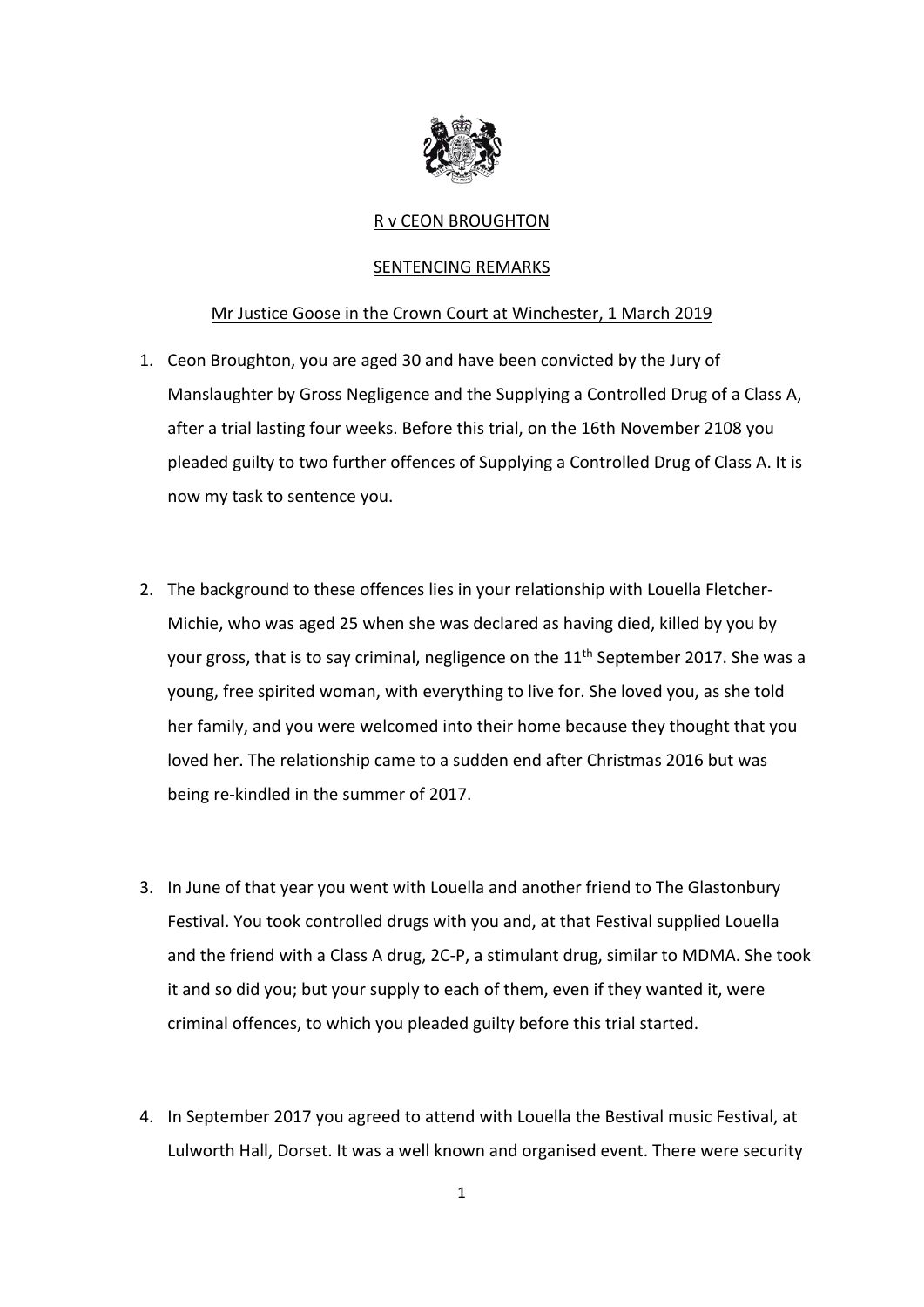and medical personnel on site at all times. There was even a hospital tent, with trained and experienced medical practitioners present to help anyone who needed medical help. You were well aware of those facilities.

- 5. Louella drove her car from London and arrived at the Festival ahead of you. You didn't arrive until late on Saturday the 9<sup>th</sup> September and you met up with Louella and stayed in her tent. It is clear that you both took some drugs before the events the following evening. In your body, you were later to found to have traces of MDMA, Ketamine, Diazepam and Cocaine. Louella's body had MDMA, Diazepam and Ketamine. Those traces in both of you were in small quantities, consistent, as the toxicologists confirmed, with recreational use.
- 6. The following day, on the  $10<sup>th</sup>$  September you gave some more of that Class A drug 2C‐P to Louella. It was at some time after 4pm. Again, she wanted some of that drug, but she didn't know what you had done. I am satisfied on the evidence I have heard that you either increased the dosage or mixed it with something else. Later you admitted to Louella's brother, Sam, in a phone call that you had "bumped it up a bit," when he asked you what you had given to her.
- 7. You and Louella decided to leave the Festival site, climbing over a fence and into woodland. It was just outside the perimeter of the Festival, by only 30 meters. Over the course of 6 or 7 hours you watched Louella under the influence of the drugs you had given her, as she became agitated, irrational and gradually aggressive. She appeared not to listen to you, became unresponsive and increasingly began to self‐ harm, hitting herself. In the later stages she was scratching her hands and face with bramble thorns. At the same time, you filmed her on your mobile phone, in series of long and then short recordings and live images. The longest recording was for just over 50 minutes from 5.53pm; the last were short, moving images of 2 or 3 seconds each, at 11.24pm. From those images, which were only brief in the later stages, it was beyond obvious that she was deteriorating and that she was suffering a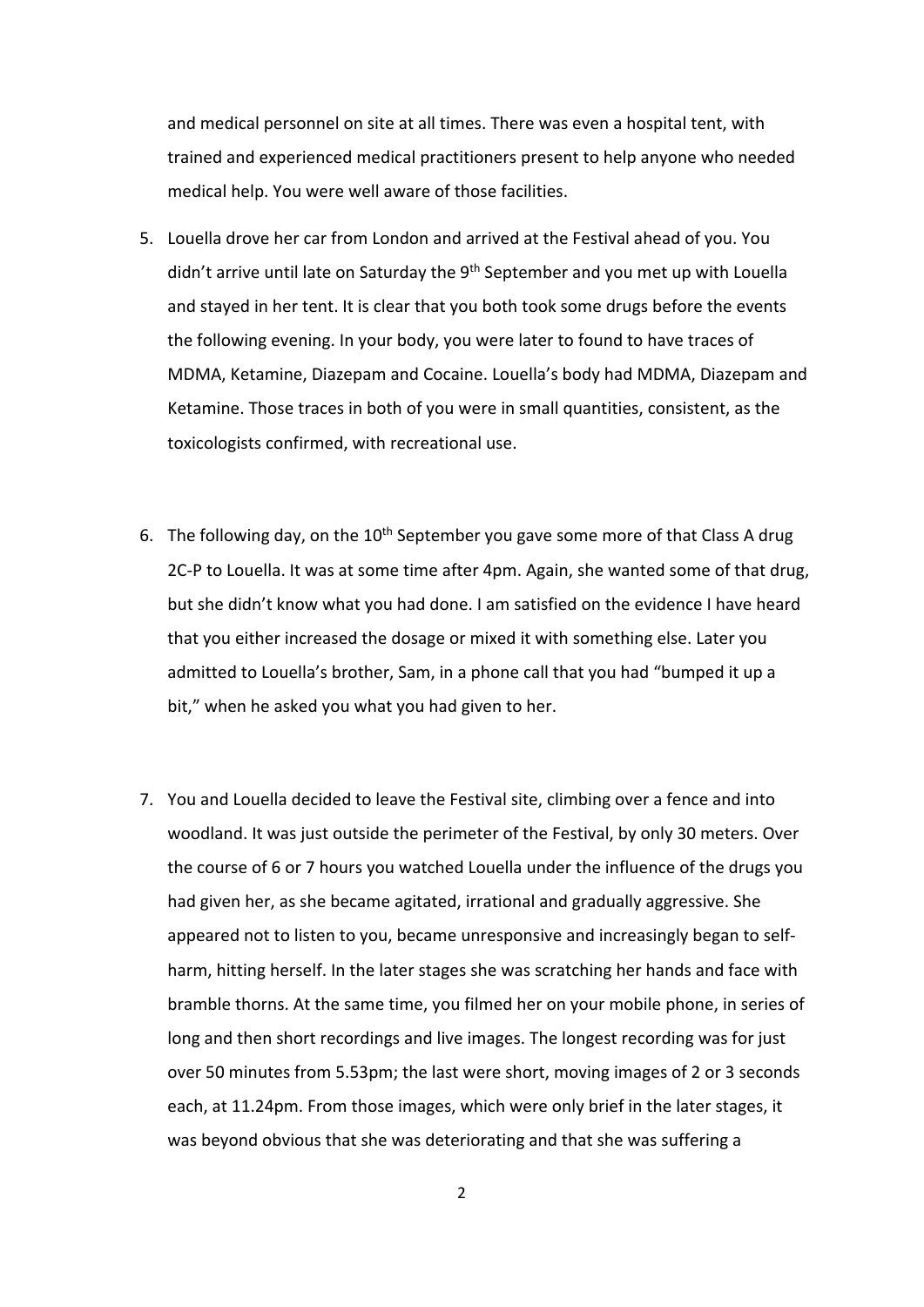dangerously adverse reaction. It began to affect her speech and her breathing. By the end she was lying down and unresponsive.

- 8. What did you do? You made a call to the family of the deceased at 6.47pm They could hear how distressed Louella was, but they were in London, over 3 hours' drive away. They recognised instantly that she needed help and they told you to help her to receive assistance, by going to security personnel or the medical facilities. You called a friend who was at the Festival, and asked him to tell the medical practitioners, but he didn't know where you were. Over the next 4 hours, until about 11pm, you did nothing except ask your friend again to obtain help and you tried to send a GPRS location indication. You didn't go for help whilst it was still daylight, nor did you do the most obvious: pick her up and take her to the hospital tent. When no‐ one arrived, you remained with Louella and made no further effort until just after 11pm. By that time, she was in a very weakened state and her breathing was not normal.
- 9. The distance you were from the Festival site was 30 meters. It would have taken no great effort to take Louella back onto the Festival site just after that phone call to her family at 6.47pm. But you didn't do that. I have come to the clear conclusion that throughout this time, over 4.5 hours, you were only concerned for yourself. You owed her a duty of care, to do all that was obviously reasonable to obtain help, because you had created an obviously dangerous situation. You had given her the higher dosed or mixed drug and saw that she was deteriorating, but you were not concerned until it was too late, at some time after 11pm. The video recordings you took, show you without any concern at all. By midnight, after you had finally left to try to obtain some help, but too late, security personnel found Louella. She had died where you had been with her.

3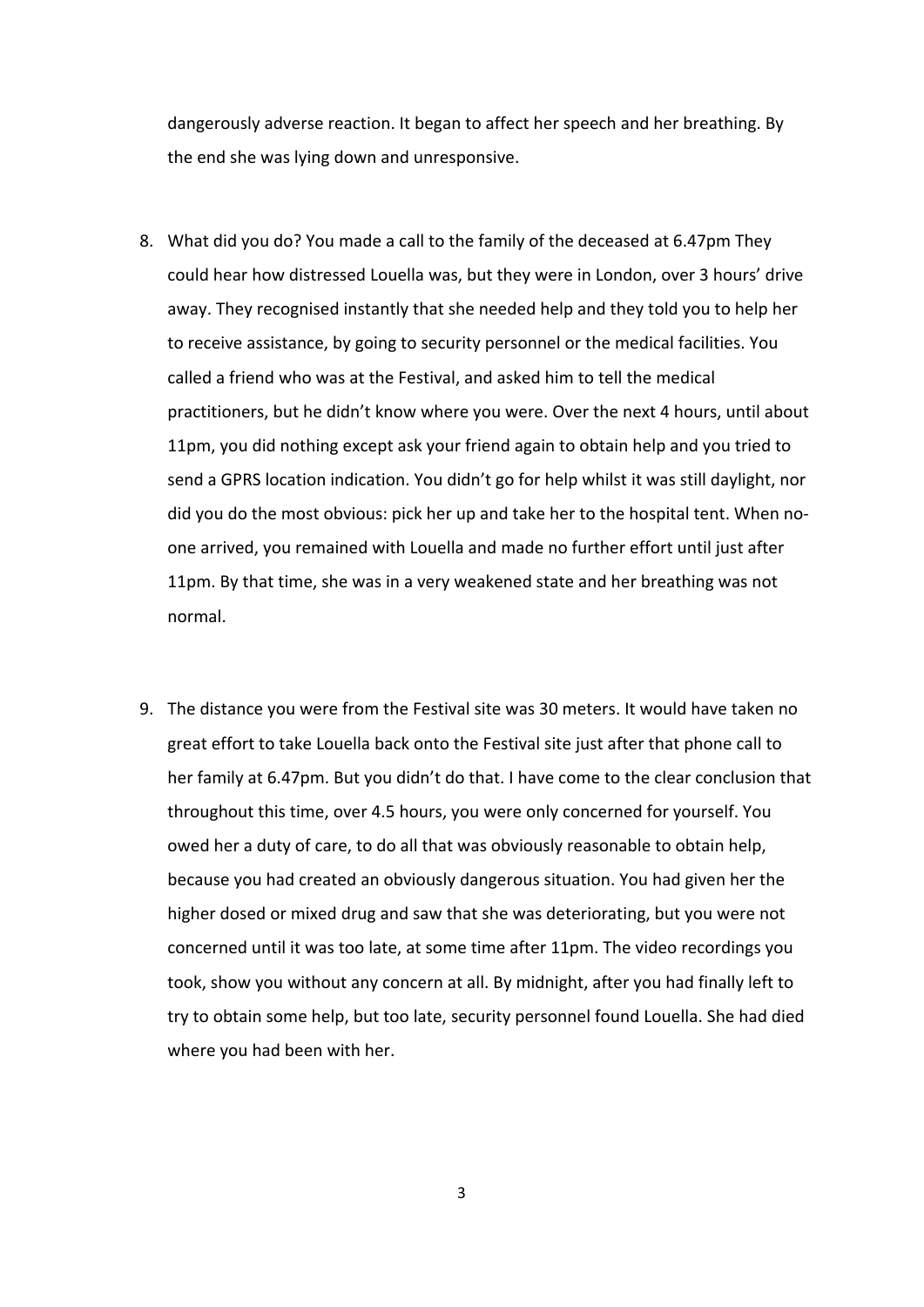- 10. Louella's death was caused following the use of 2C‐P, Ketamine and MDMA (Ecstasy), with a subsequent prolonged episode of altered behaviour, including agitation, physical exertion, restraint and possible positional airway compromise. The evidence proves that had you taken Louella, at a time when it was reasonably obvious that she was seriously unwell, for medical attention, her life would have been saved. It was your breach of a duty of care to her that was a substantial contribution to her cause of death. The Jury have correctly convicted you of her Manslaughter by Gross Negligence.
- 11. In my judgement there was a number of seriously aggravating features of this offence:‐
	- a. Firstly, that whilst you were doing very little to help Louella, you were sending messages to a friend, asking him to tell others that Louella had obtained the drug from an unknown person. You were more concerned to create a defence because you didn't want it to be known that you had supplied the drugs to her.
	- b. Secondly, you were the subject of a suspended sentence of imprisonment, imposed on you on the 14<sup>th</sup> August 2107 for 24 weeks. You sent a message to a friend, whilst in those woods with Louella, that you didn't want to be arrested. You were more in fear of that, than obtaining help.
	- c. Thirdly, you failed to do what Louella's parents, her brother and sister were repeatedly telling you to do. Each of them either called or sent you messages to take Louella to the medical tent. You ignored them, until it was too late.
	- d. Fourthly, you continued your grossly negligent conduct when it was more than obvious that Louella needed to be taken to the hospital tent on the Festival site, and it was in the face of her very obvious suffering.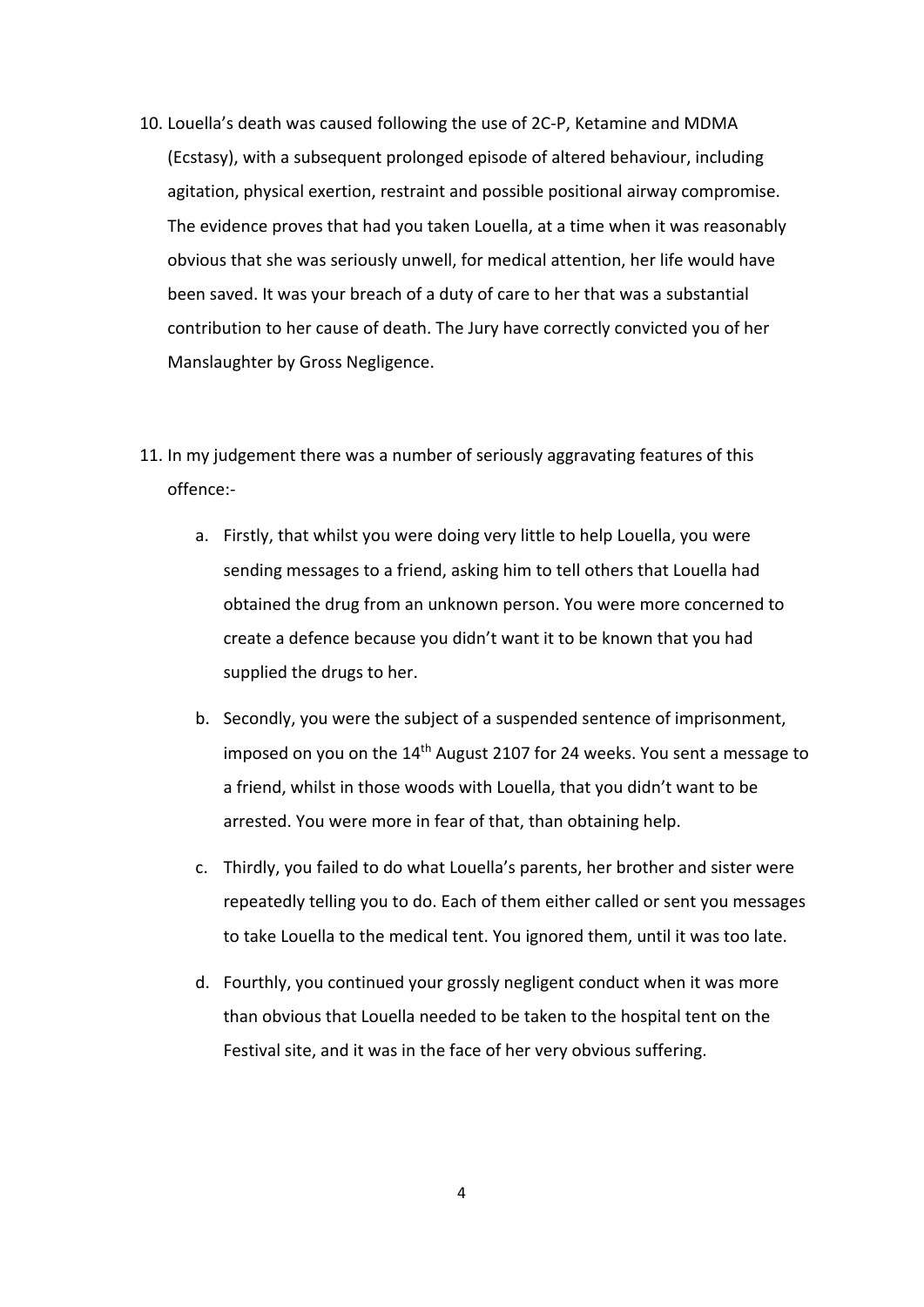- 12. No-one observing this trial or hearing the evidence of Louella's family, could fail to see that they are a close family and Louella was at the centre of it. Their Victim Personal Statements bring home the loss that you have caused and from which they will probably never recover. Without seeking to choose between the statements of the family, it was Mr Michie who said "I wake up every morning to face life starting again without Louella, our daughter, our sister, our friend, our family – now broken".
- 13. I must sentence you for Manslaughter, but it must be recognised that this offence is by Gross Negligence; you did not intend to cause her harm. The sentence that I am required to impose will never bring back the life of Louella and cannot match the grief of her family. It must comply with the sentence guideline for this offence. Also, I must sentence you for the drugs offences to which you have pleaded or been found guilty.
- 14. Apart from your conviction for two offences before the East London Magistrates' Court on the 14th August 2017, for which you were given a suspended 24 weeks' sentence of imprisonment for offences of possession of two knives, you have no other convictions. However, you were Cautioned in 2012, when you were aged 23, for Possession of Medicinal Product without Authorisation.
- 15. In mitigation I accept that you are remorseful. Although you did not give evidence in the trial, when you might have expressed your remorse more clearly, I accept that you do have some remorse. It is also some mitigation that you did make some attempts to help Louella, but it was obviously too little and far too late. It is also right to say that you are lightly convicted, that is to say that apart from the single previous conviction and Caution, you have no other antecedent history of offending.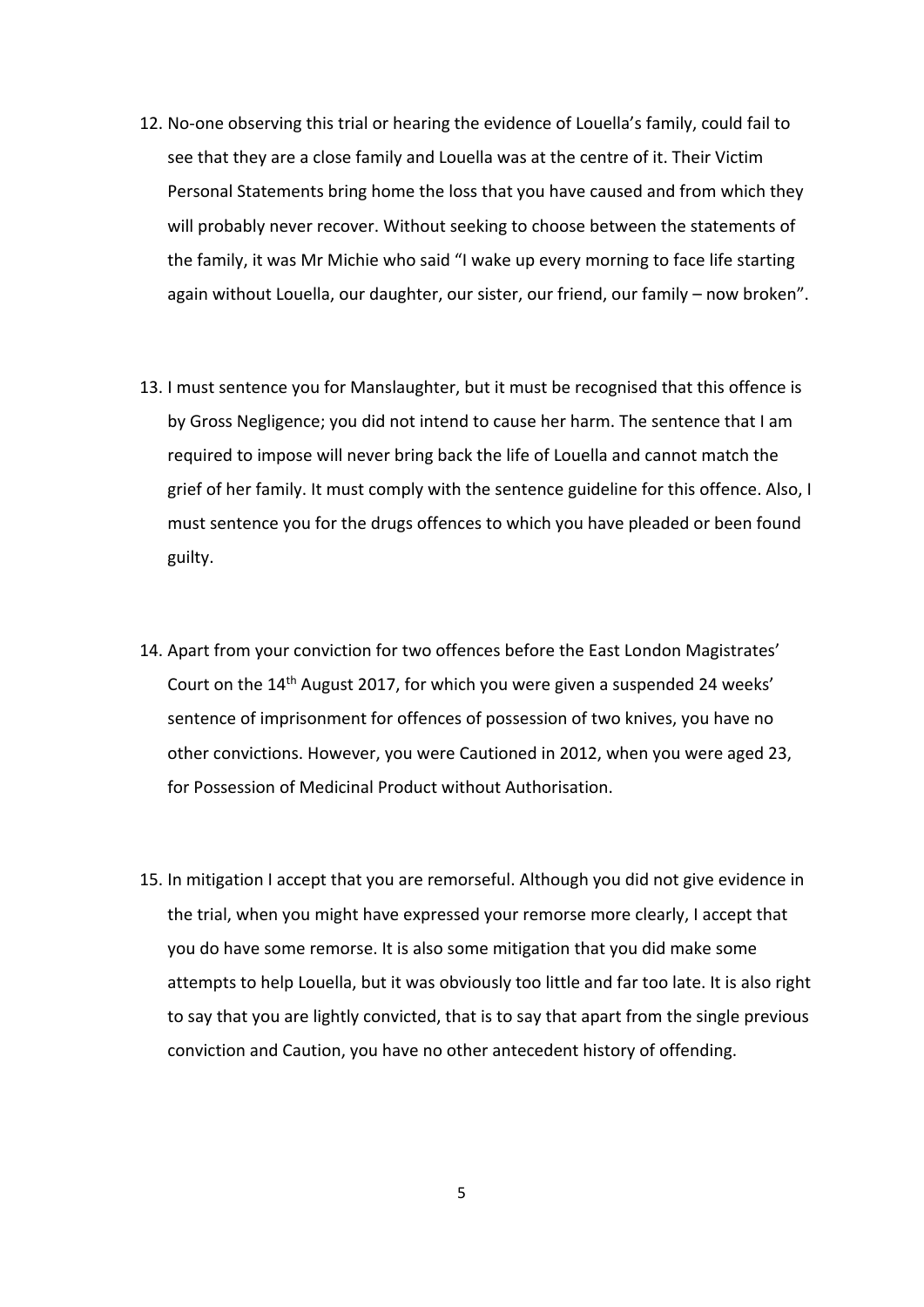- 16. The Sentencing Council Guideline for sentencing an offence of Manslaughter by Gross Negligence, requires me to assess both your culpability and the harm caused. To some, this assessment will seem to produce a sentence that will not meet their hope or expectation. However, I must apply the Guideline.
- 17. Whilst I am satisfied that you continued your grossly negligent conduct when it was more than obvious that Louella needed to be taken to the hospital tent on the Festival site, and it was in the face of her very obvious suffering, I do not conclude that your culpability falls within category B. The remaining characteristics of category B do not match or equate with the circumstances of this offence. I am satisfied, however, that this offence of Manslaughter falls within culpability category C.
- 18. In relation to harm, the Guideline emphasises that all cases of Manslaughter cause harm of the utmost seriousness because there is the loss of a life. Whilst accepting that observation, the Guideline dictates a sentence range of  $3 - 7$  years for a category C case. However, after taking into account the aggravating factors which increase the seriousness of this offence and the mitigating factors which do not, I am clear that this offence falls at the top of the range, that is to say 7 years imprisonment.
- 19. I turn to the drugs offences. Each of them comprised supplying to friends on a non‐ commercial basis, such that you performed a lesser role and the quantities of Class A drugs were in category 4, under the Drugs Offences Guideline. This provides a Starting Point for sentence of 18 months, with a range up to 3 years. On the drugs supply offence to Louella, being Count 2 on the trial Indictment, I impose a concurrent sentence of 18 months imprisonment. For the two drugs supply offences in June 2017, to which you pleaded guilty on the 16.11.18, I impose a sentence of 13 months imprisonment. Those two offences will be concurrent with each other, but consecutive to your Manslaughter sentence. You must also serve your Suspended